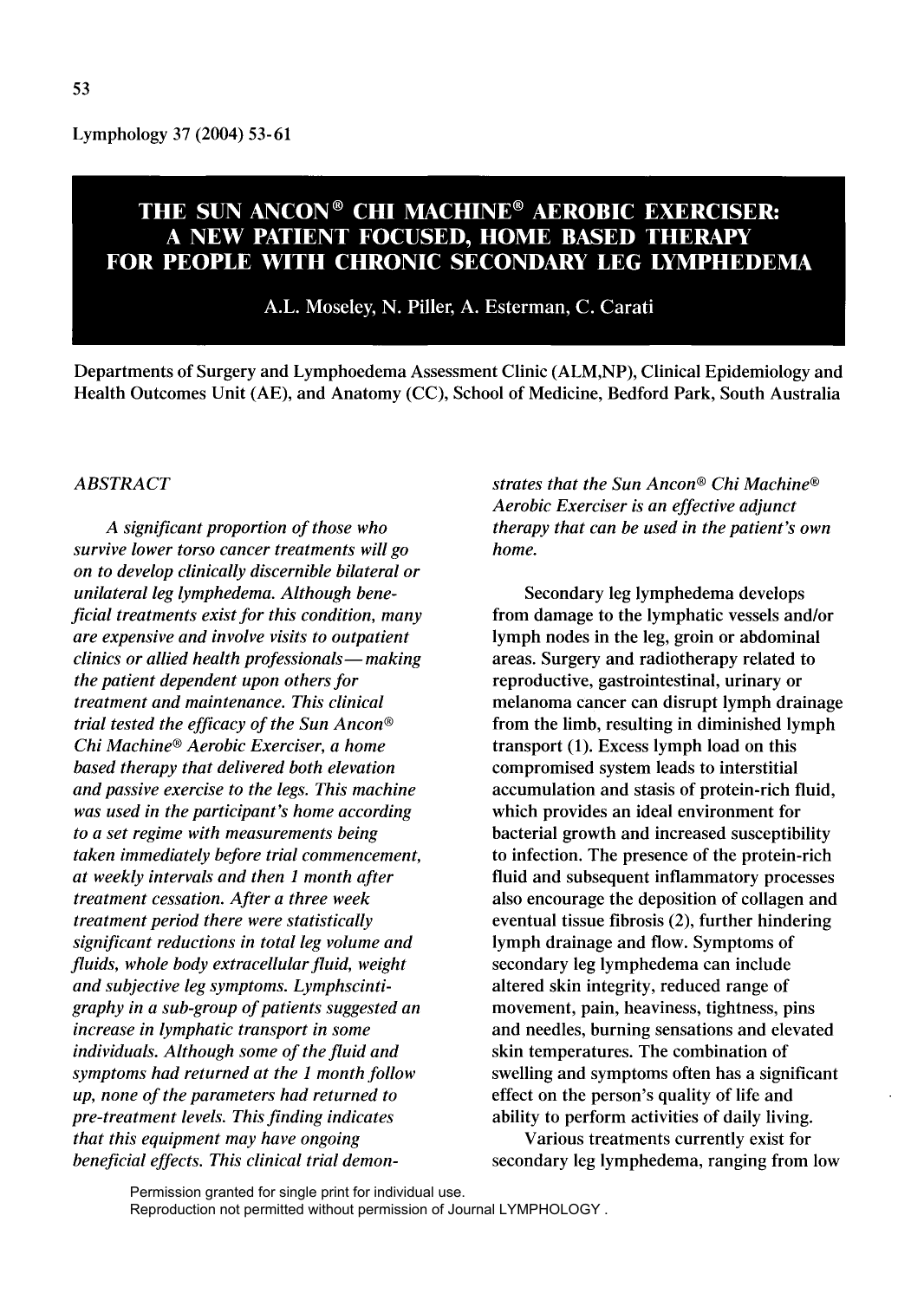level laser, manual lymphatic drainage, elevation, exercise, compression garments, drugs such as benzopyrones (bioflavoids) and intensive complex decongestive therapy. Although these therapies have been shown to be effective (3-9), their success is reliant on patient compliance and most also require interactions with healthcare professionals. **In**  this era of limited healthcare dollars, promotion of patient independence is encouraged (or needed). However, in concert with evidence-based practice, it is of upmost importance to establish lymphedema therapies that are demonstrated to be beneficial and which can be administered by the patient to help maintain the limb(s) between health professional visits.

This clinical trial tested the effectiveness of a home-based, lymphedema therapy by the Sun Ancon® Chi Machine® Aerobic Exerciser which delivered both elevation and passive exercise to the legs. It is well established that lymph propulsion and clearance is influenced by varying total tissue pressure (10) and that one of the most effective ways of varying tissue pressure is through leg movement. Exercise also stimulates the leg muscles, aiding drainage of both lymph and blood from the limb and the reabsorption of inflammation-causing proteins (11). Elevation can also help in clearing early stage lymphedema. Therefore it was hypothesized that the Aerobic Exerciser would aid fluid drainage from the legs resulting in volume reduction and an improvement in subjective leg symptoms and quality of life.

## *METHODS*

The clinical trial was given ethics approval by the Flinders Medical Centre Clinical Research Ethics Committee, Adelaide, South Australia.

Participants were recruited through the Flinders Medical Centre (FMC) lymphedema, vascular and wound management clinics, local general practitioners and advertising.

Those who participated had a formal objective diagnosis of secondary lymphedema from a general practitioner, a lymphologist, a vascular specialist and/or a wound management clinical nurse consultant. Participants were required to have established (duration greater than 1 year) secondary lymphedema related to previous surgery without other conditions that could cause swelling (i.e., varicose veins). Of those who did participate in the trial, the condition was predominantly associated with cancer surgery related to bowel, cervical, reproductive, prostate or melanoma cancer.

The Sun Ancon® Chi machine® Aerobic Exerciser used in the trial comprised an electric motor coupled to a gear mechanism attached to two molded ankle rests. The patient lies in the supine position (on the floor or firm bed) with the legs slightly elevated and ankles positioned in the molded rests. When the exerciser is switched on, the ankles are moved from side to side (140 times per minute  $\pm 10\%$ , at a swing angle of 12 degrees) delivering elevation and a low impact, passive exercise to the legs.

Participants used the Sun Ancon® Chi machine® Aerobic Exerciser in their own home, morning and evening for three weeks adhering to the following regime: days 1-2: 5 minutes per session, days 3-7: 8 minutes per session, days 8-21: 12 minutes per session. Each participant was required to fill in a logbook so compliance to the outlined regime could be monitored. All measurements were taken at the Lymphedema Assessment Clinic (FMC) with baseline measurements taken immediately before study commencement, at weekly intervals and at 1 month post-treatment to assess for any long term treatment effects. Where possible, measurements were taken on the same day of the week and at the same time of day.

#### *Objective Measurements*

#### *Perometry*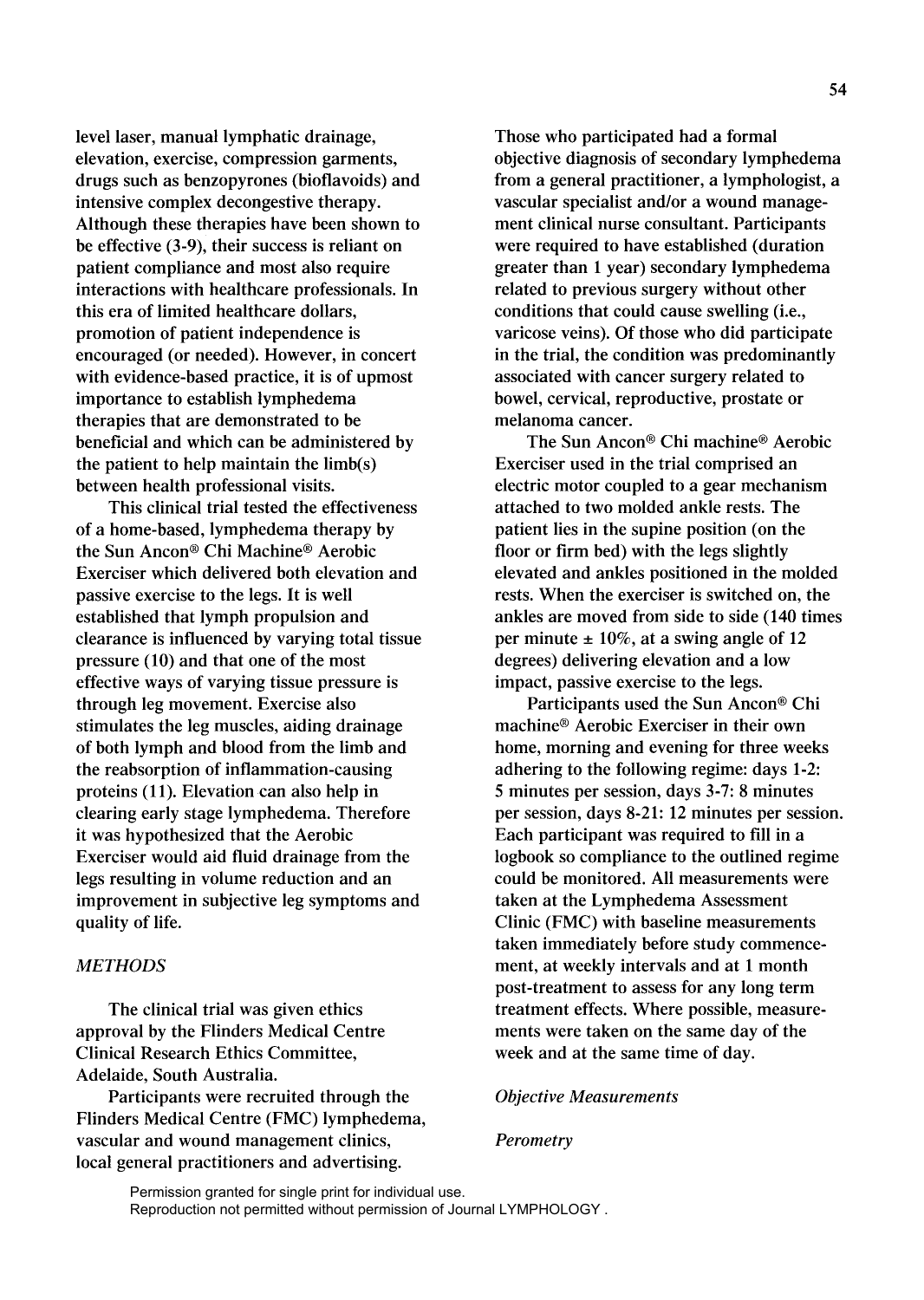The perometer (Pero-systems®, Germany) is a previously validated (12-14) volume measuring system which is based upon a square measuring frame that contains rows of infra-red light emitting diodes on two sides and rows of corresponding sensors on the opposite two sides. The patient sits at one end with the foot resting centrally on an adjustable support. The frame is then moved along the length of the leg from the foot to the upper thigh. The limb casts shadows in two planes and using the cross-sectional information obtained, a computer software program builds up a whole leg volume and circumferential picture (at 4mm intervals) of the entire leg.

## *Bioimpedance*

Body bioimpedance was measured in this clinical trial with an InBody  $3.0^{\circ}$  system manufactured in Korea by Biospace Ltd®. The Inbody  $3.0^\circ$  is a multi-frequency body and segmental analyzer (5kHz - 500kHz) where the patient stands erect on electrode footplates and holds electrodes in the hands, resulting in eight electrode contact sites. The fixed eight point contact overcomes the problems with variable electrode placement and surface area contact. The multifrequency technique employed accurately quantifies both total body fluid and extracellular fluid in extremities, having the ability to distinguish the gain or loss of fluid from fat and muscle (15). Previous studies have proven the validity of bioimpedance in measuring body fluids in both healthy adults and lymphedema patients (16-18).

## *Tonometry*

Tonometry measures tissue resistance to pressure, giving an indication of the compliance of the dermis and extent of fibrotic induration in the thigh and calf lymphatic territories (19-20). The tonometer (BME, Flinders Medical Center) consists of a central plunger (1 cm diameter) weighted to a

mechanical load of 275.28 gms/cm2, operating through a footplate which rests on the surrounding skin and applies a load of 12.2 gms/cm2• Thus, the plunger applies a differential pressure of  $263$  gms/cm<sup>2</sup>, and the degree of penetration of the plunger (arbitrary units) is measured by a micrometer.

# *Lymphscintigraphy*

Eight participants from the trial volunteered to undergo lymphscintigraphy immediately before and after treatment to assess lymphatic transport capacity. Radioactive trisulphide colloid preparation was injected subdermally into the first interdigital space and laterodorsal areas of each foot. Afterwards, the participant was instructed to exercise the legs in a cycling motion in the supine position for 5 minutes. The patient was then scanned with a gamma camera over a 5 hour period to quantify the rate and spread of the radioactivity from the injection site to the inguinal nodes. The participant was also required to fill in an activity sheet at the first visit so that the same activities could be replicated at the second visit (as heavy exercise or long duration walking can influence lymphatic function).

#### *Subjective Measurements*

A questionnaire that assessed the participants' subjective leg symptoms, including pain, heaviness, tightness, pins and needles, cramping, burning sensations and perceived leg size was administered prior to trial commencement and then at weekly intervals. Participants were asked to rate their symptoms on a 0-10 scale as used in the McGill Quality of Life Questionnaire, where zero equated to no problem and 10 was rated as the worst imaginable. This scaling system has been previously validated (21-22).

## *ANALYSIS*

Data were analyzed in conjunction with a

55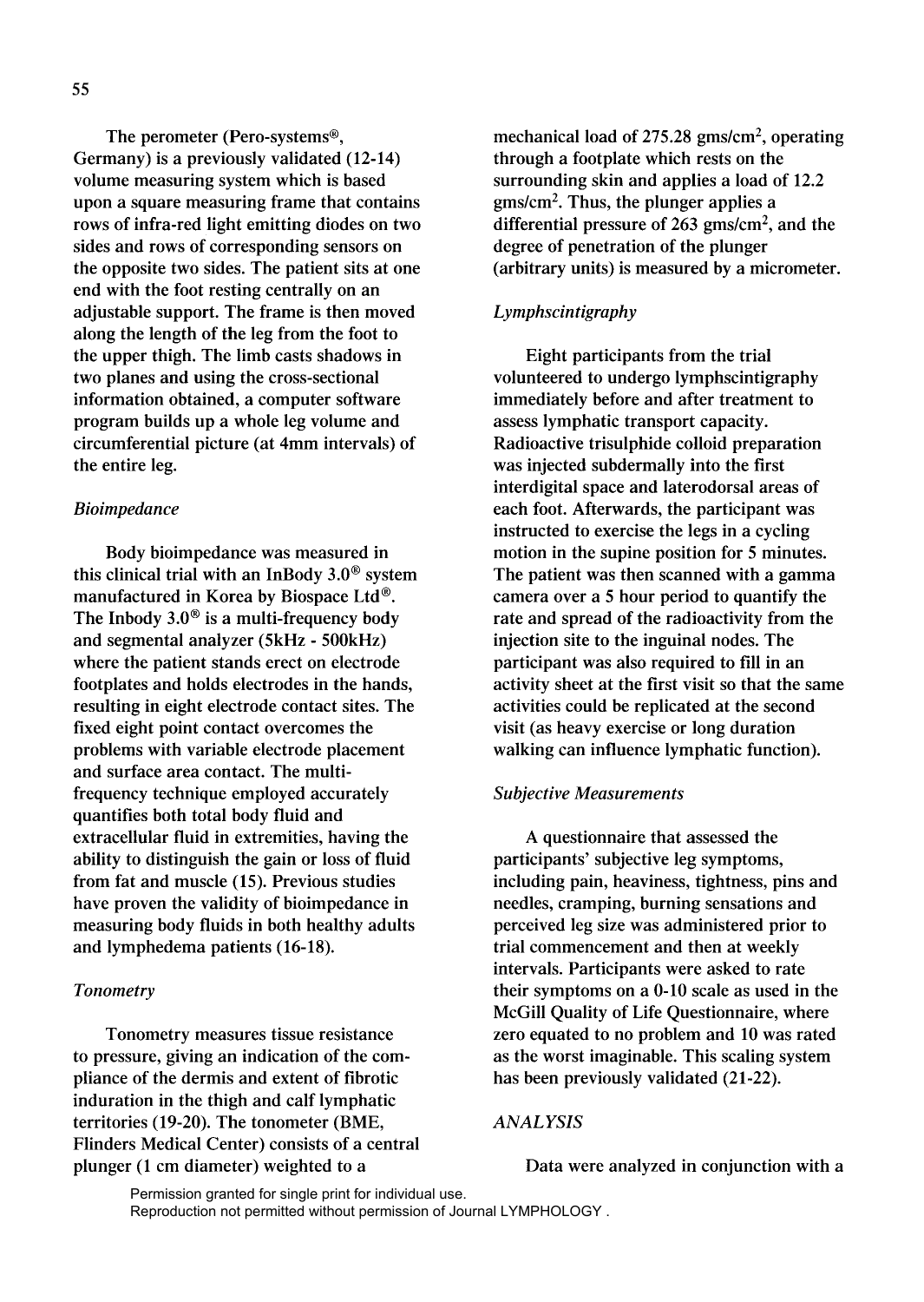

*Fig. 1. a-left) Change in total leg volume (ml) over three weeks of treatment and then at 1 month follow up as measured by perometry; b-right) Change in total leg fluid (ml) over three weeks of treatment and at 1 month follow up (Mth FlUp) as measured by bioimpedance.* 

Clinical Epidemiologist using SPSS (version 10.5.5) to determine differences between onset of treatment, the last day of treatment and one month after treatment cessation. As the sample group data were not normally distributed, a two related samples nonparametric Wilcoxon test (Monte Carlo 99%) was used. This test compares the magnitude of differences between pairs, where  $p < 0.05$  is statistically significant. Data are presented as median values and quartiles.

# *RESULTS*

Thirty three people with chronic secondary lymphedema participated in the trial, 28 females and 5 males aged 39 - 88 years (mean 59 years  $\pm$  13yrs), 55% exhibited unilateral swelling and 45% exhibited bilateral swelling. Although a few participants missed some days in the treatment regime due to sickness, there was an overall 95% compliance rate with the regime.

## *Leg Changes*

There was a statistically significant total leg volume reduction in the affected leg(s) as measured by perometry over 3 weeks (median 330 ml;  $p = 0.001$ ; *Fig. 1a*). There was some fluid return (median 100 ml) at the 1 month follow up compared to the week 3 time point  $(p = 0.12, n.s.),$  but this did not return to pretreatment levels, and volume at the 1 month follow up remained statistically lower than pre-treatment level ( $p = 0.032$ ). In concert with the total leg volume reduction, bioimpedance demonstrated a fluid reduction in the affected leg(s) after three weeks of treatment (median 120 ml;  $p = 0.021$ ; *Fig. 1b*).

Permission granted for single print for individual use. Reproduction not permitted without permission of Journal LYMPHOLOGY .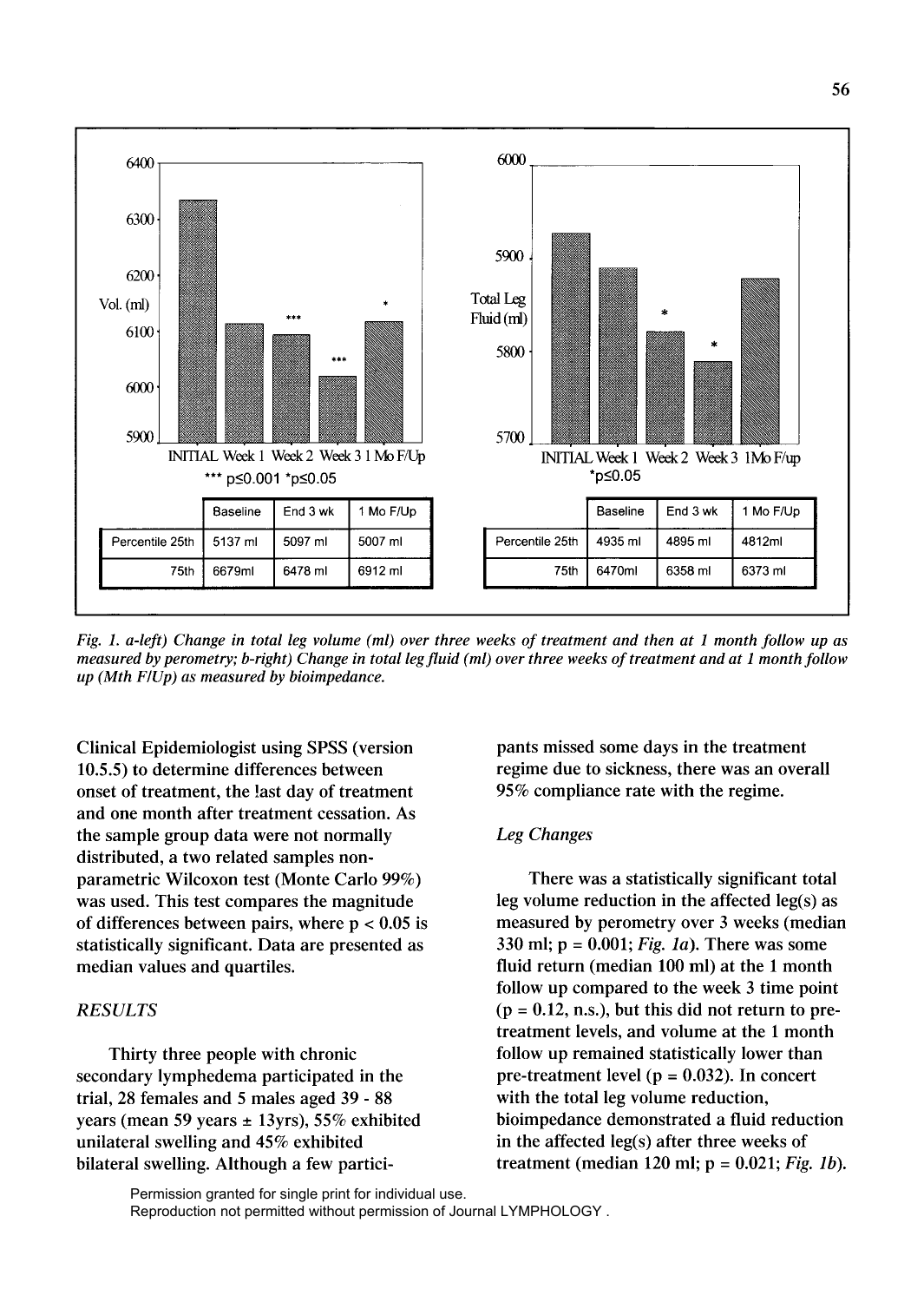| TABLE 1<br>Subjective Leg Symptoms - Before and After Treatment and at 1 Month Follow up* |                |           |       |           |                |         |           |                |
|-------------------------------------------------------------------------------------------|----------------|-----------|-------|-----------|----------------|---------|-----------|----------------|
| Symptom                                                                                   | <b>Initial</b> | Range     | Final | Range     | $\mathbf{p} =$ | 1 month | Range     | $\mathbf{p} =$ |
| Pain                                                                                      | 3.7            | $1 - 5.5$ | 2.0   | $1-2.8$   | 0.04           | 3.5     | $1 - 5.8$ | 0.12           |
| <b>Tightness</b>                                                                          | 6.0            | $3 - 7.5$ | 2.0   | $1 - 3.0$ | 0.00           | 5.0     | $3 - 7.0$ | 0.00           |
| <b>Heaviness</b>                                                                          | 5.0            | $2.5 - 8$ | 2.0   | $1-4.8$   | 0.00           | 5.0     | $3 - 7.0$ | 0.00           |
| Cramping                                                                                  | 2.5            | $1 - 2.5$ | 1.8   | $1-2.0$   | 0.48           | $2.2\,$ | $1-2.8$   | 0.50           |
| Pins & Needles                                                                            | 2.7            | $1 - 2.5$ | 1.4   | $1-2.0$   | 0.08           | 1.7     | $1-1.8$   | 0.25           |
| <b>Burning feeling</b>                                                                    | 2.5            | $1 - 3.0$ | 1.4   | $1-2.0$   | 0.07           | 1.6     | $1-1.8$   | 0.41           |
| Skin dryness                                                                              | 4.0            | $1-6.0$   | 2.0   | $1-4.0$   | 0.01           | 1.0     | $1 - 4.5$ | 0.01           |
| Limb size                                                                                 | 7.0            | $5 - 8.0$ | 5.0   | $3 - 6.8$ | 0.00           | 5.0     | $3 - 7.0$ | 0.23           |
| *based upon a $0 - 10$ scale where $0 =$ no problem and $10 =$ worst imaginable problem   |                |           |       |           |                |         |           |                |

Again, some fluid returned at the 1 month follow up (median 90 ml;  $p = 0.137$ , n.s.) and this lower level was not significantly different from pre-treatment levels.

There were also statistically significant improvements in subjective leg symptoms, including pain, tightness, heaviness, skin dryness and perceived leg size at week 3 *(Table* 1). At the 1 month follow up the majority of these symptoms had increased, but not back to original pre-treatment values. Only tightness, heaviness, and skin dryness remained statistically significant at this time point. No significant differences were detected in the leg tissues as measured by tonometry during the trial period.

#### *Whole Body Composition Changes*

There was a steady decline in whole body extracellular fluid volume over the three weeks of treatment (median 300 ml; p = 0.019; *Fig. 2a).* Some of the body extracellular fluid volume returned after treatment cessation ( $p = 0.89$ , n.s.), but not back to original pre-treatment levels, with the difference between pre-treatment and 1 month follow up remaining statistically

significant ( $p = 0.039$ ). Participants also experienced a reduction in body weight (median 0.5kgs; p = 0.015; *Fig. 2b).* Notably, this weight loss also remained stable at the 1 month follow up when compared to end of treatment ( $p = 0.98$ ; significant to initial), even though some fluid had returned to the affected  $leg(s)$ . Although some of the weight loss could be attributed to the fluid loss from both the legs and whole body, this could also be due to a reduction trend in percentage body fat and body mass index. Decreases in percentage body fat  $[0.71\% (p = 0.745, n.s.)]$ after three weeks of treatment and at the 1 month follow up  $[0.79\% (p = 0.499, n.s.)]$ were not significant. The total group's body mass index showed a downward trend by *0.15 Kg/m2* after three weeks of treatment  $(p = 0.058, n.s.).$  At 1 month follow up, it had not returned to the original pre-treatment levels (data not shown). Changes in both the affected  $leg(s)$  and whole body composition were significantly correlated (data not shown).

# *Lymphscintigraphy*

Of the eight participants who underwent lymphscintigraphy immediately prior to and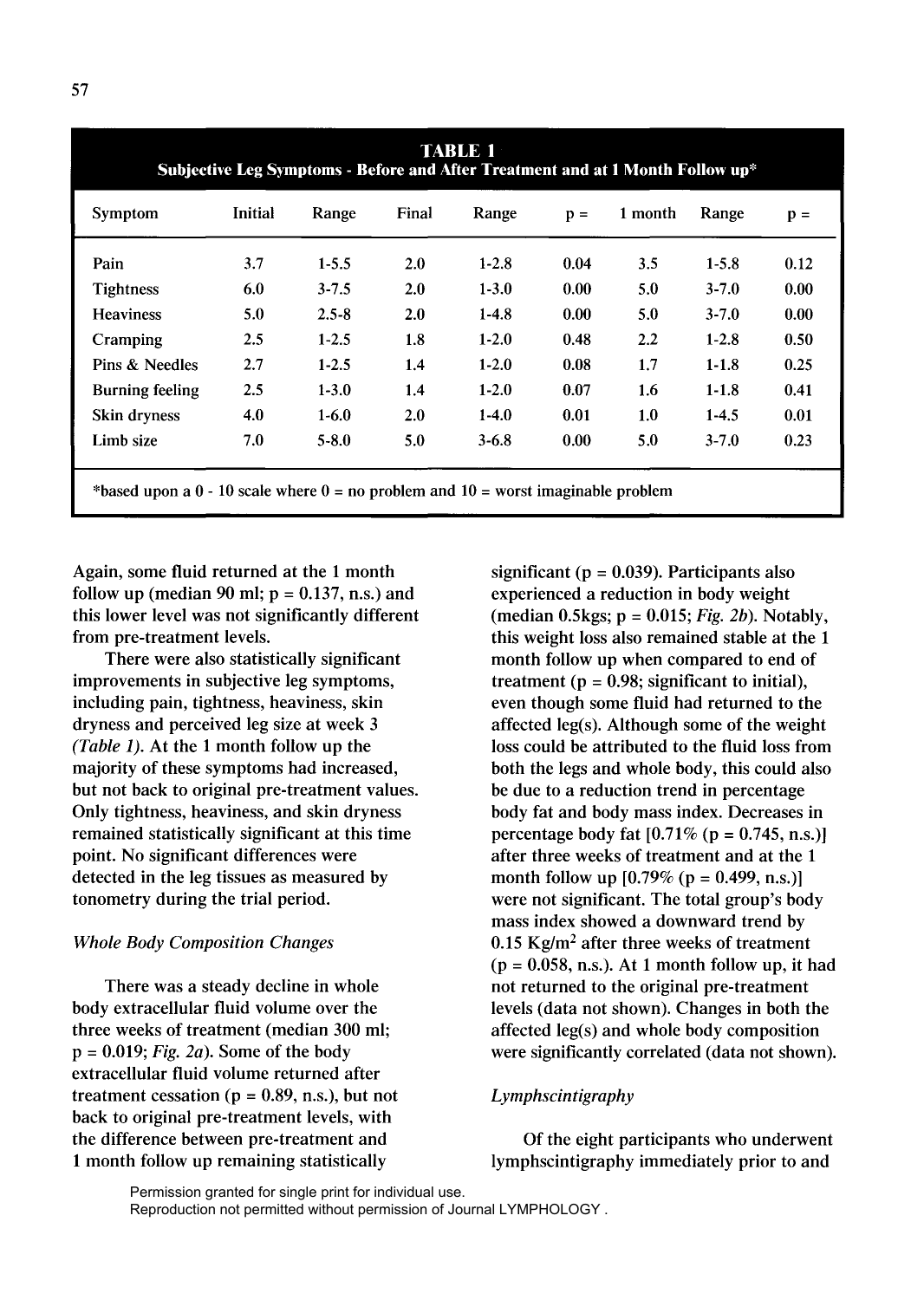

*Fig.* 2. *a-left) Changes in whole body extracellular fluid volume (L) over three weeks of treatment and at* 1 *month follow up as measured by bioimpedance; b-right) Changes in weight (Kg) over three weeks of treatment and at 1 month follow up as measured by bioimpedance.* 

after treatment, three participants showed increased lymphatic transport function in the post-treatment scan and MBq count. Fig. 3 shows an example of a patient who demonstrated improvement in both clinical measurements and lymph scintigraphy. The post-treatment graph of this patient shows how lymphatic transport was increased (as measured by MBq counts) after 3 weeks of treatment. The participants (n=5) who did not demonstrate an improvement in the clinical trial had notable dermal back flow in both the pre and post scans.

# *Side Effects*

The most commonly reported side effects were knee pain (17%), dizziness immediately after treatment session (8%) and neck pain (10%). A small percentage (8%) of the participants found the ankle moldings to be

uncomfortable on their legs. The neck and knee pain generally occurred in those who had pre-existing conditions such as arthritis. The knee and neck discomfort was eliminated by putting a pillow under these areas to give them support while using the Aerobic Exerciser. Giving participants sheep skin ankle protectors that padded the lower legs alleviated leg discomfort caused by the moldings.

## *DISCUSSION*

Overall the group experienced a statistically significant fluid loss and volume reduction in their affected  $leg(s)$ . There was also a decrease in whole body extracellular fluid volume. The reduction in fluid volume and body extracellular fluid were strongly correlated. By bioimpedance, there was also a statistically significant weight loss over three

Permission granted for single print for individual use. Reproduction not permitted without permission of Journal LYMPHOLOGY .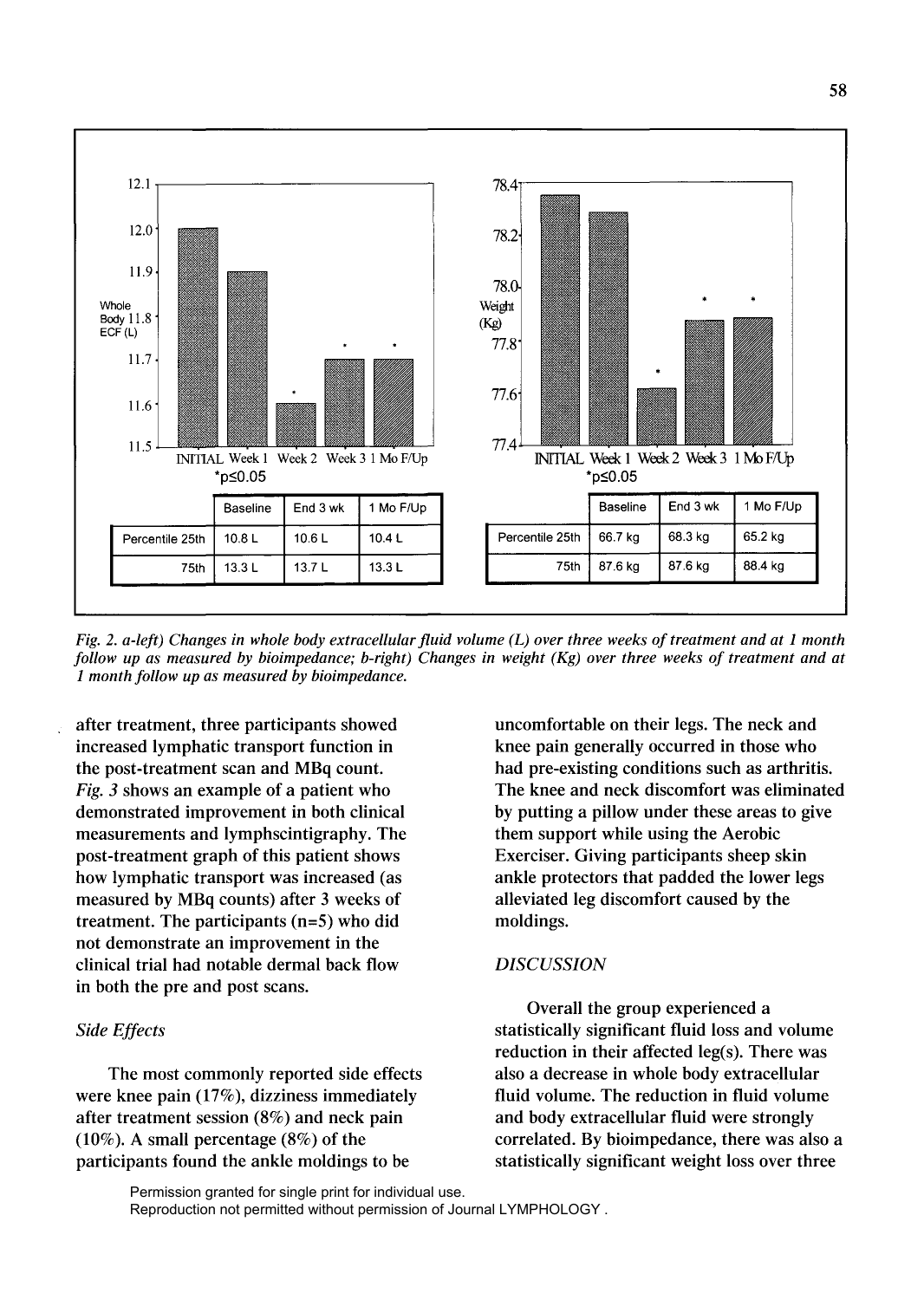

*Fig.* 3. *Lymphscintigraphy: MBq counts indicating radioactivity transit through the affected leg before and after treatment.* 

weeks of treatment along with reduction trends in percentage body fat and body mass index. This may be of importance as some people who have lymphedema find it difficult to exercise and therefore control their weight (which puts an extra load on the already compromised lymphatic system). The Aerobic Exerciser provides one way to mimic exercise and lose some weight without the need to undertake strenuous exercise.

With the loss of fluid there were also improvements in perceived leg symptoms. In particular after 3 weeks of treatment there were statistically significant improvements in leg pain, tightness, heaviness, skin dryness and how the participants perceived the size of their leg(s). Symptoms such as cramping, burning feelings and pins and needles did not improve significantly with treatment. Participants indicated on a quality of life

questionnaire that it was easier to undertake physical activities such as climbing stairs and exercising. This resulted in a more positive body image with participants viewing themselves as less impaired and reporting a reduction in depression associated with their condition (data in preparation).

Lymphscintigraphy performed in 8 participants before and after treatment showed improvement in lymphatic transport to the inguinal nodes in 3; however, the remaining 5 who initially demonstrated significant dermal back flow did not demonstrate an improvement in lymphatic transport. No measurements of the ultimate transport to the central circulation were obtained. This small sample may provide a clue to a possible mode of action for the Aerobic Exerciser in stimulating the lymphatics in those who do not have a major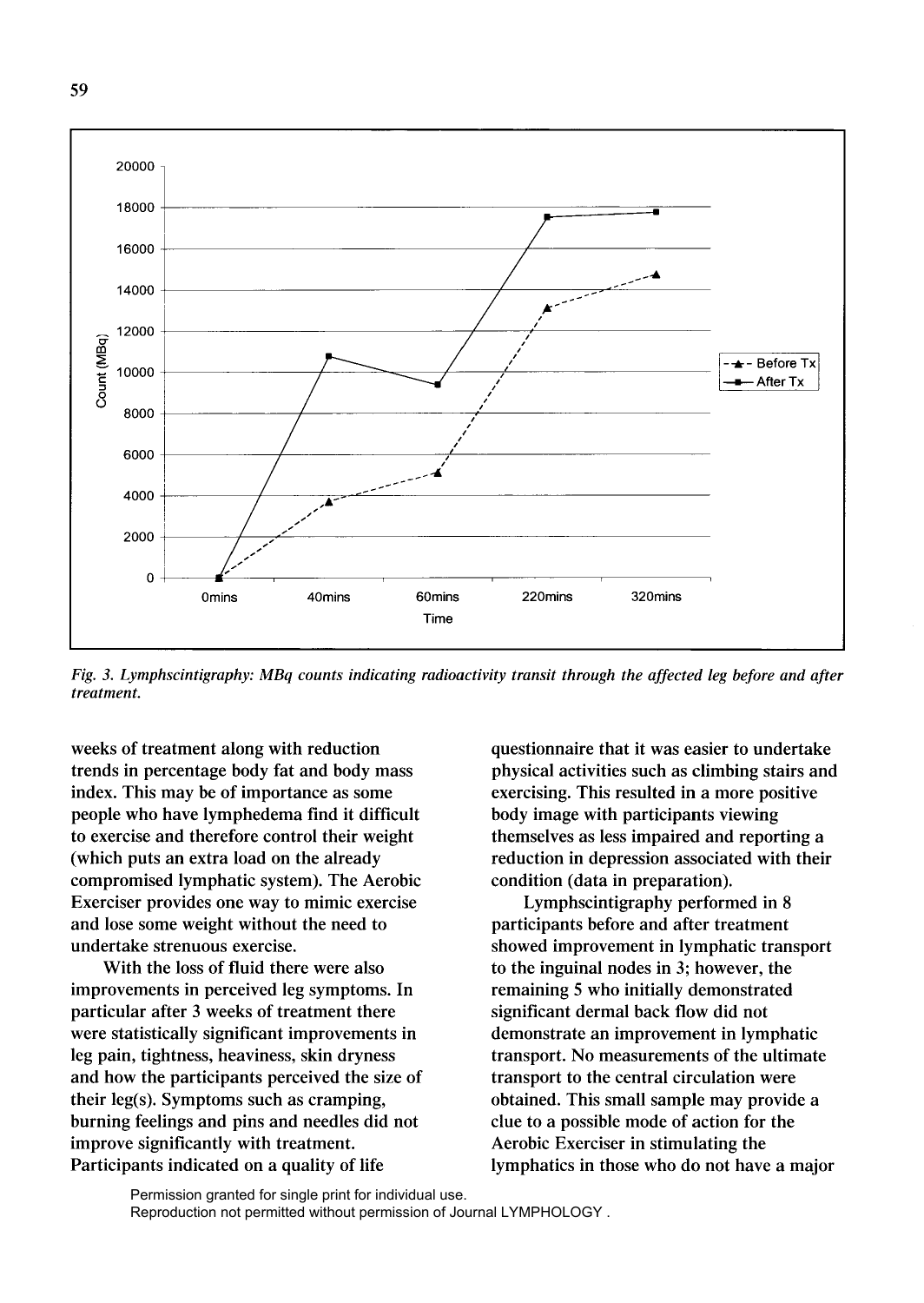obstruction but not being able to stimulate the lymphatics in those where there is a significant blockage (as indicated by dermal back flow). **In** those individuals, the blockage itself may need to be addressed first (maybe by laser or massage) and the Aerobic Exerciser then used as an adjunct therapy. Future studies are needed to examine this possible mechanism and treatment utilization.

Although leg volume, total leg fluid, and whole body extracellular fluid increased after 1 month of treatment cessation, no parameters returned to original pre-treatment levels. This observation and the fact that some parameters such as total leg volume and whole body extracellular fluid volume remained statistically lower than pretreatment levels at the 1 month follow up may suggest that the Aerobic Exerciser has beneficial effects that last at least one month. However, it is felt that for optimal results the machine should be used on a continual basis for leg maintenance. Although there were some side effects from using the machine, these only occurred in a relatively small proportion of participants and generally occurred in those with pre-existing joint/bone problems. Overall this form of therapy was well received and tolerated.

**In** conclusion, the Sun Ancon® Chi Machine® Aerobic Exerciser was shown to be effective in reducing total leg volume, leg fluids, whole body extracellular fluid, and weight as well as improving subjective symptoms of the participants. These results are encouraging as lymphedema is a chronic condition that worsens over time (23) and needs constant maintenance. Lymphscintigraphy suggests a possible clue as to a mode of action in stimulating non-obstructed lymphatics. This effect warrants further investigation in groups with and without significant dermal back flow problems.

# *ACKNOWLEDGMENTS*

Research fund managed by Flinders Consulting and contracted to the research team. The researchers would like to thank Darryl Peter for his assistance with the lymphscintigraphies, Dr. Jack Walsh (Vascular Specialist) and Margi Moncrieff (Wound CNC) for their help and advice and those who graciously participated in the trial.

#### *REFERENCES*

- 1. Szuba, A, SG Rockson: Lymphoedema: anatomy, physiology and pathogenesis. Vasc. Med. 2 (1997), 321-326.
- 2. Piller, N, L Clodius: The use of a tissue tonometer as a diagnostic aid in extremity lympho-edema: A determination of its conservative measurement of benzo-pyrones. Lymphology 9 (1976), 127-132.
- 3. Cohen, SR, DK Payne, RS Tunkel: Lymphedema; Strategies for management. Cancer (suppl) 92 (2001), 980-987.
- 4. Földi, E, M Földi, H Weissleder: Conservative treatment of lymphoedema of the limbs. Angiology 36 (1985),171-180.
- 5. Deacon, P: Exercise and hydrotherapy for lymphoedema. In: *Third Australasian Lymphology Association Conference: Oedema, Future Directions,* 158, 2000.
- 6. Yasuhara, H, H Shigematsu, T Muto: A study of the advantages of elastic stockings for leg lymphoedema. Int. Angiol. 15 (1996), 272-277.
- 7. Hoult, JR, M Paya: Pharmacological and biochemical actions of simple coumarins: Natural products with therapeutic potential. General Pharmacology 27 (1996), 713-722.
- 8. Casley-Smith J, J Casley-Smith: Modern treatment of lymphoedema. I. Complex physical therapy: The first 200 Australian limbs. Australas. J. Dermatol. 33 (1992), 61-68.
- 9. Kasseroller, C: Combined physical decongestion therapy in lymphostatic edema: A long range study. Progress in Lymphology XVI, Lymphology (suppl) 31 (1998), 444-447.
- 10. Havas, E, T Parviainen, J Vuorela, et al: Lymph flow dynamics in exercising human skeletal muscle as detected by scintography. J. Physiol. 504 (Pt 1) (1997), 233-239.
- 11. Brennan, M, L Miller: Overview of treatment options and review of the current role and use of compression garments, intermittent pumps and exercise in the management of lymphoedema. Cancer (American suppl) 83 (1998), 2821-2827.
- 12. Stanton, A, J Northfield, B Holroyd, et al: Validation of an optoelectronic limb volumeter (perometer). Lymphology 30 (1997),77-97.